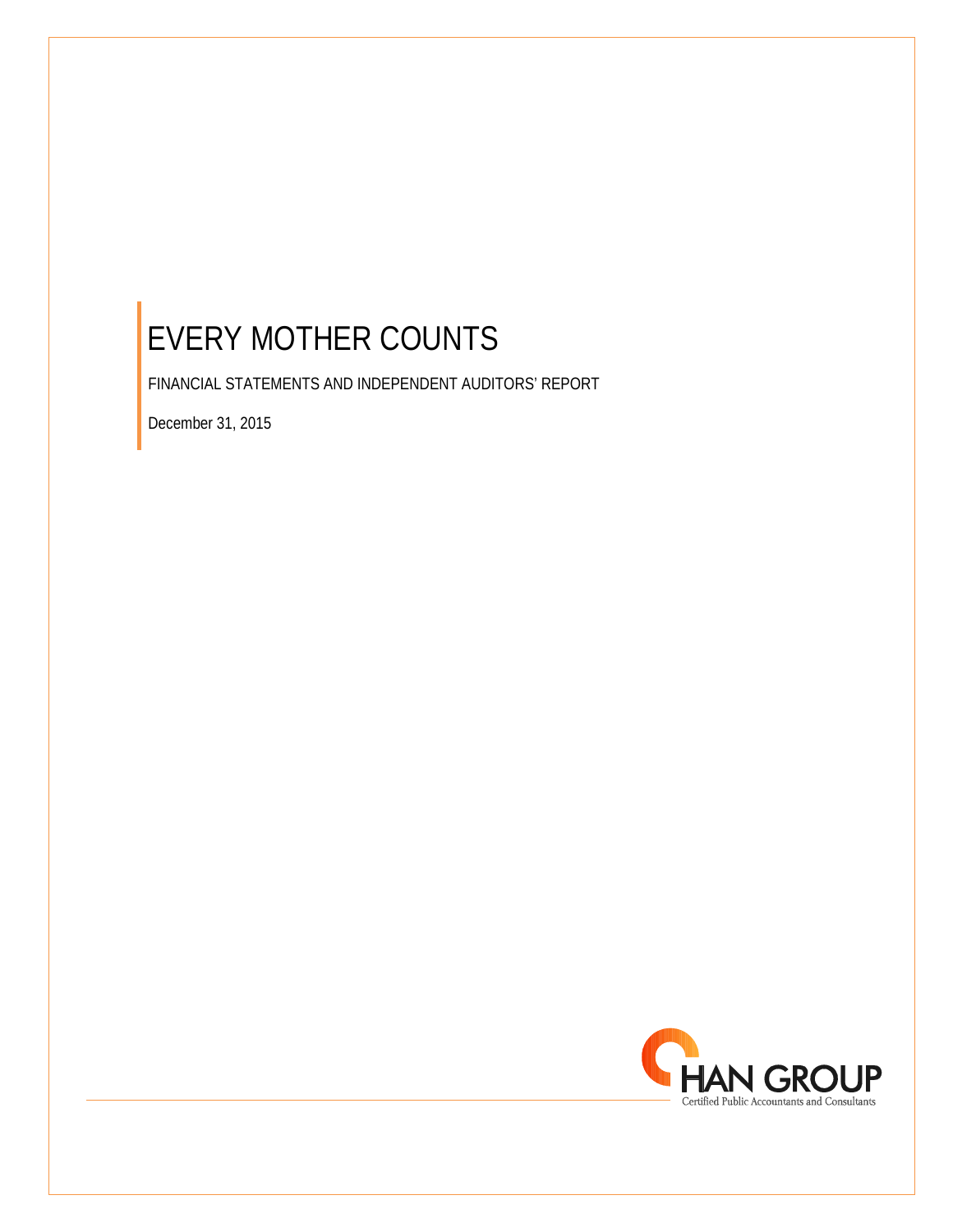# **Contents**

\_\_\_\_\_\_\_\_\_\_\_\_\_\_\_\_\_\_\_\_\_\_\_\_\_\_\_\_\_\_\_\_\_\_\_\_\_\_\_\_\_\_\_\_\_\_\_\_\_\_\_\_\_\_\_\_\_\_\_\_\_\_\_\_\_\_\_\_\_\_\_\_\_\_\_\_\_\_\_\_\_\_\_\_\_

| <b>Financial Statements</b> |  |
|-----------------------------|--|
|                             |  |
|                             |  |
|                             |  |
|                             |  |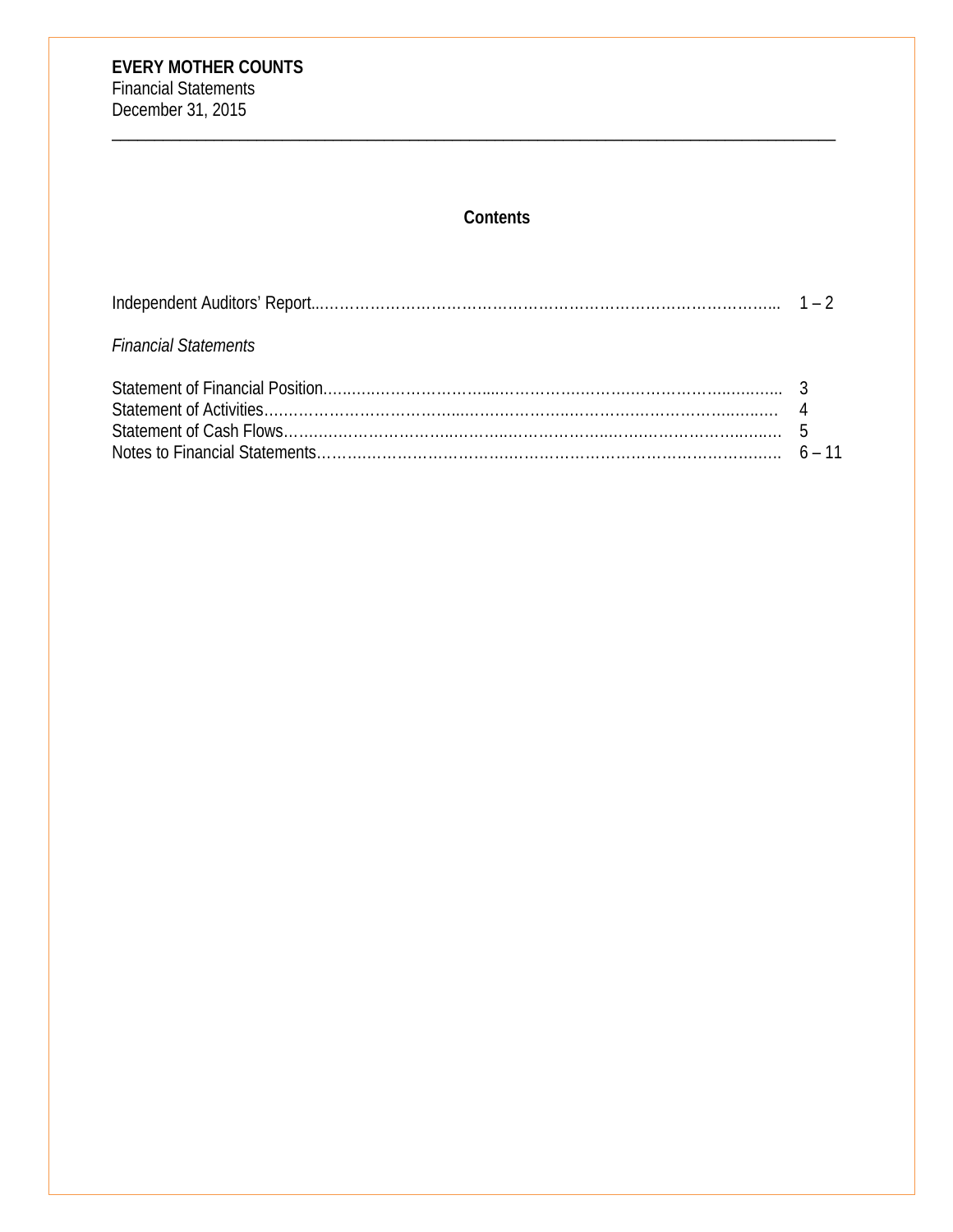

# **INDEPENDENT AUDITORS' REPORT**

To the Board of Directors Every Mother Counts

We have audited the accompanying financial statements of Every Mother Counts (the Organization), which comprise the statement of financial position as of December 31, 2015, and the related statements of activities and cash flows for the year then ended, and the related notes to the financial statements.

#### **Management's Responsibility for the Financial Statements**

Management is responsible for the preparation and fair presentation of these financial statements in accordance with accounting principles generally accepted in the United States of America; this includes the design, implementation, and maintenance of internal control relevant to the preparation and fair presentation of financial statements that are free from material misstatement, whether due to fraud or error.

#### **Auditors' Responsibility**

 $\overline{a}$ 

Our responsibility is to express an opinion on these financial statements based on our audit. We conducted our audit in accordance with auditing standards generally accepted in the United States of America. Those standards require that we plan and perform the audit to obtain reasonable assurance about whether the financial statements are free from material misstatement.

An audit involves performing procedures to obtain audit evidence about the amounts and disclosures in the financial statements. The procedures selected depend on the auditors' judgment, including the assessment of the risks of material misstatement of the financial statements, whether due to fraud or error. In making those risk assessments, the auditors consider internal control relevant to the entity's preparation and fair presentation of the financial statements in order to design audit procedures that are appropriate in the circumstances, but not for the purpose of expressing an opinion on the effectiveness of the entity's internal control. Accordingly, we express no such opinion. An audit also includes evaluating the appropriateness of accounting policies used and the reasonableness of significant accounting estimates made by management, as well as evaluating the overall presentation of the financial statements.

We believe that the audit evidence we have obtained is sufficient and appropriate to provide a basis for our audit opinion.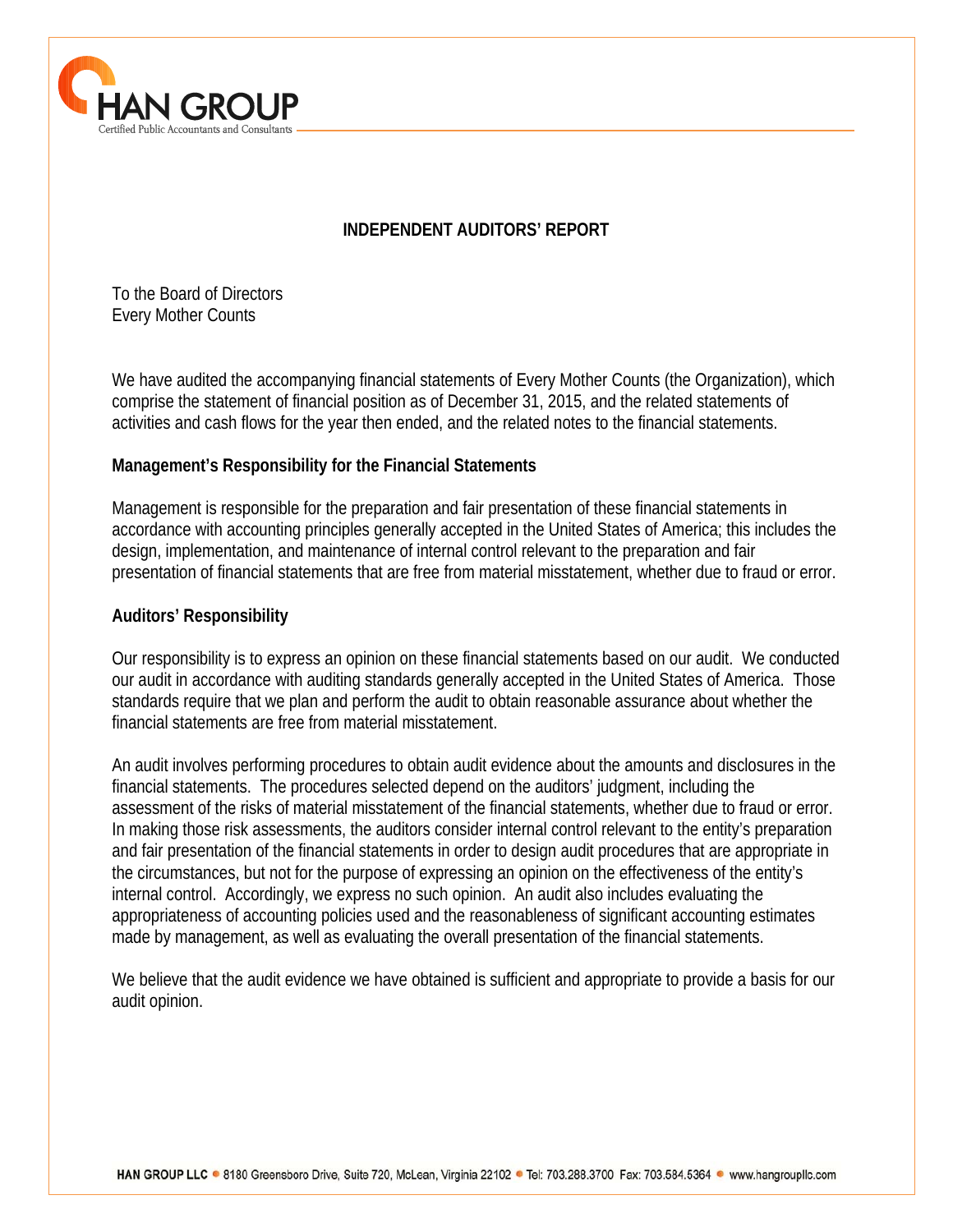

## **Opinion**

In our opinion, the financial statements referred to above present fairly, in all material respects, the financial position of Every Mother Counts as of December 31, 2015, and the changes in its net assets and its cash flows for the year then ended in accordance with accounting principles generally accepted in the United States of America.

HAN GROUP UC

**HAN GROUP LLC**  McLean, Virginia July 29, 2016

 $\overline{a}$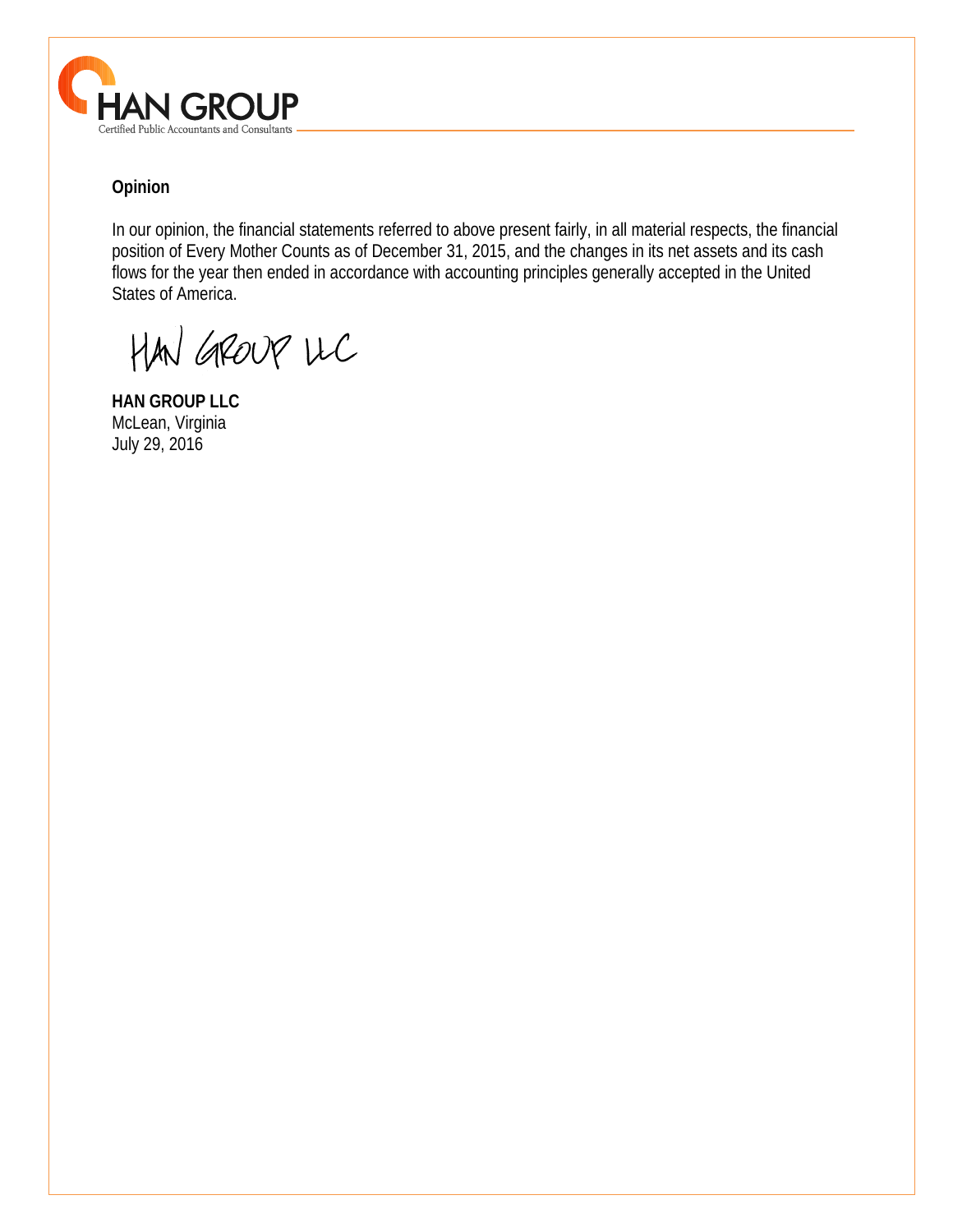Statement of Financial Position December 31, 2015

| <b>Assets</b>                            |                 |
|------------------------------------------|-----------------|
| Cash                                     | \$<br>697,746   |
| Grants and contributions receivable, net | 522,352         |
| Investments                              | 2,326,194       |
| Prepaid expenses and deposits            | 47,240          |
| Property and equipment, net              | 28,146          |
| Other assets                             | 8,550           |
|                                          |                 |
| Total assets                             | \$<br>3,630,228 |
|                                          |                 |
| <b>Liabilities and Net Assets</b>        |                 |
| Liabilities                              |                 |
| Accounts payable and accrued expenses    | \$<br>14,908    |
| Accrued salaries and vacation            | 25,930          |
| Grants payable                           | 456,225         |
| Deferred rent                            | 9,796           |
|                                          |                 |
| <b>Total liabilities</b>                 | 506,859         |
|                                          |                 |
| <b>Net Assets</b>                        |                 |
| Unrestricted                             | 2,060,195       |
| Temporarily restricted                   | 1,063,174       |
|                                          |                 |
| Total net assets                         | 3,123,369       |
|                                          |                 |
| Total liabilities and net assets         | 3,630,228       |

\_\_\_\_\_\_\_\_\_\_\_\_\_\_\_\_\_\_\_\_\_\_\_\_\_\_\_\_\_\_\_\_\_\_\_\_\_\_\_\_\_\_\_\_\_\_\_\_\_\_\_\_\_\_\_\_\_\_\_\_\_\_\_\_\_\_\_\_\_\_\_\_\_\_\_\_\_\_\_\_\_\_\_\_\_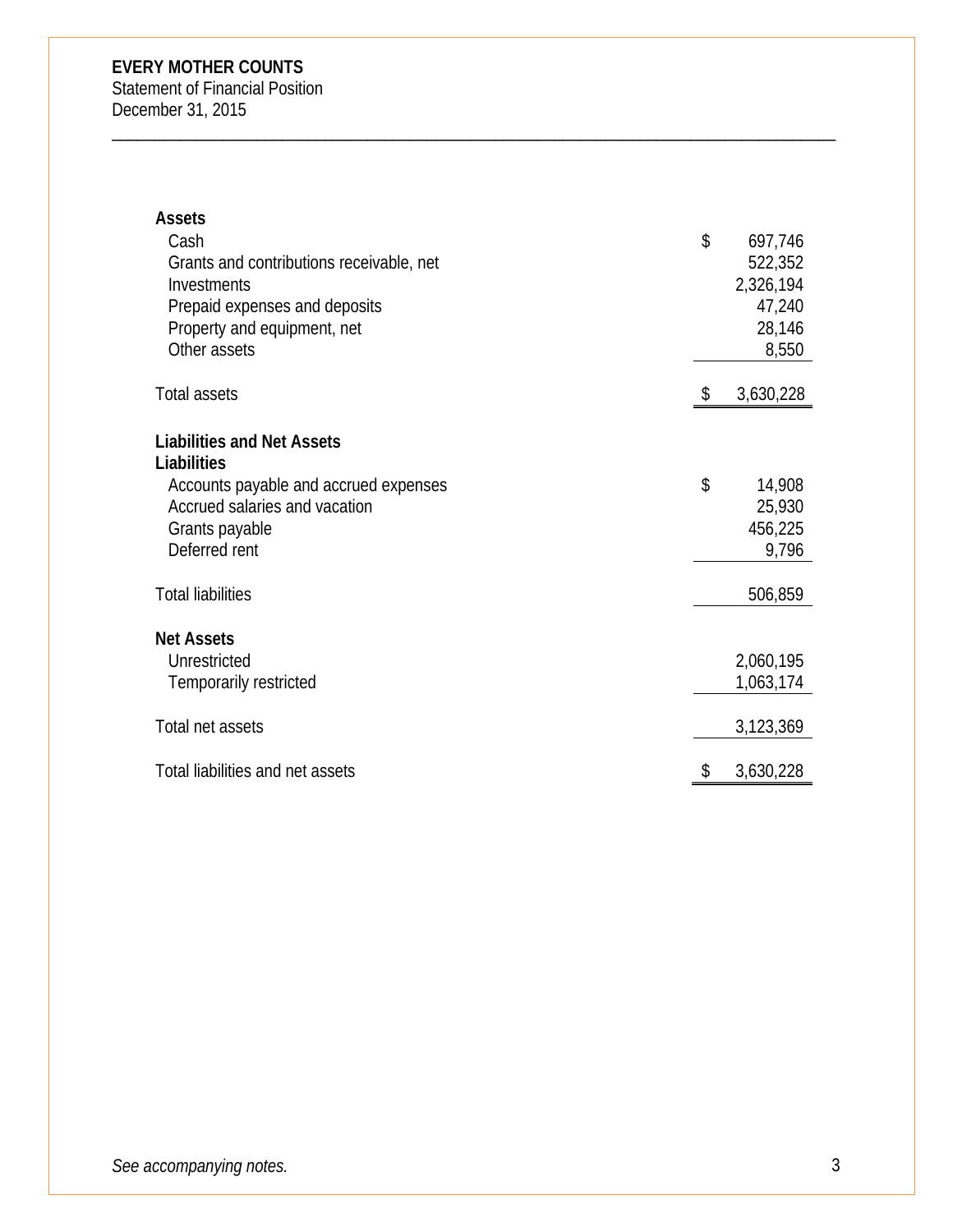Statement of Activities Year Ended December 31, 2015

|                                        | Temporarily  |           |            |             |    |           |       |  |  |  |  |
|----------------------------------------|--------------|-----------|------------|-------------|----|-----------|-------|--|--|--|--|
|                                        | Unrestricted |           | Restricted |             |    |           | Total |  |  |  |  |
| <b>Revenue and Support</b>             |              |           |            |             |    |           |       |  |  |  |  |
| Grants and contributions               | \$           | 2,959,592 | \$         | 1,194,608   | \$ | 4,154,200 |       |  |  |  |  |
| Donated goods and services             |              | 109,468   |            |             |    | 109,468   |       |  |  |  |  |
| Royalties                              |              | 16,310    |            |             |    | 16,310    |       |  |  |  |  |
| Investment income                      |              | 9,273     |            |             |    | 9,273     |       |  |  |  |  |
| Other revenue                          |              | 55,438    |            |             |    | 55,438    |       |  |  |  |  |
| Net assets released from restrictions: |              |           |            |             |    |           |       |  |  |  |  |
| Satisfaction of purpose restrictions   |              | 1,470,120 |            | (1,470,120) |    |           |       |  |  |  |  |
| Expiration of time restrictions        |              | 698,801   |            | (698, 801)  |    |           |       |  |  |  |  |
| Total revenue and support              |              | 5,319,002 |            | (974, 313)  |    | 4,344,689 |       |  |  |  |  |
| <b>Expenses</b>                        |              |           |            |             |    |           |       |  |  |  |  |
| Program services                       |              | 3,317,075 |            |             |    | 3,317,075 |       |  |  |  |  |
| Supporting services:                   |              |           |            |             |    |           |       |  |  |  |  |
| Management and general                 |              | 149,824   |            |             |    | 149,824   |       |  |  |  |  |
| Fundraising                            |              | 289,397   |            |             |    | 289,397   |       |  |  |  |  |
| Total supporting services              |              | 439,221   |            |             |    | 439,221   |       |  |  |  |  |
| Total expenses                         |              | 3,756,296 |            |             |    | 3,756,296 |       |  |  |  |  |
| <b>Changes in Net Assets</b>           |              | 1,562,706 |            | (974, 313)  |    | 588,393   |       |  |  |  |  |
| Net Assets, beginning of year          |              | 497,489   |            | 2,037,487   |    | 2,534,976 |       |  |  |  |  |
| Net Assets, end of year                | \$           | 2,060,195 | \$         | 1,063,174   | \$ | 3,123,369 |       |  |  |  |  |

\_\_\_\_\_\_\_\_\_\_\_\_\_\_\_\_\_\_\_\_\_\_\_\_\_\_\_\_\_\_\_\_\_\_\_\_\_\_\_\_\_\_\_\_\_\_\_\_\_\_\_\_\_\_\_\_\_\_\_\_\_\_\_\_\_\_\_\_\_\_\_\_\_\_\_\_\_\_\_\_\_\_\_\_\_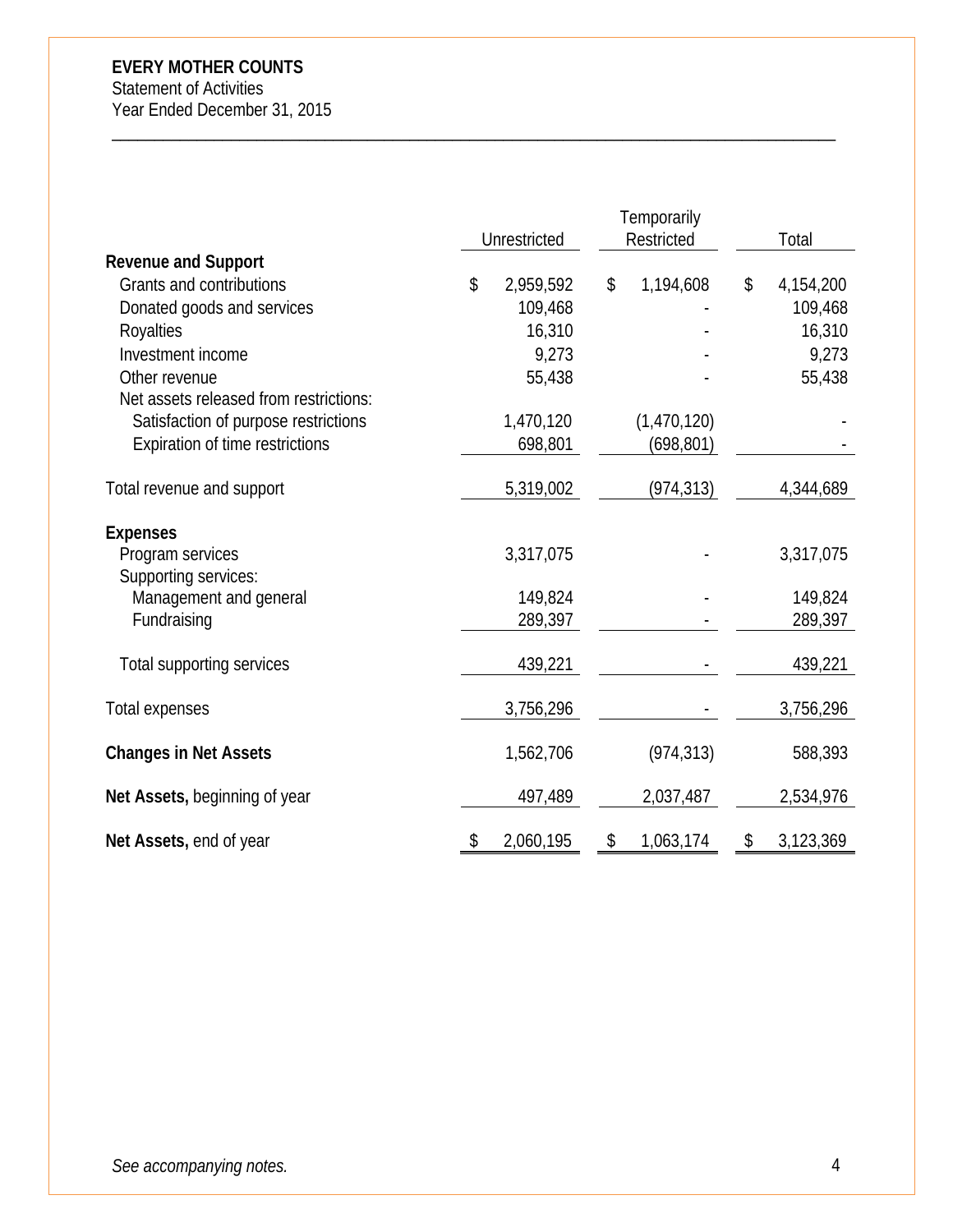Statement of Cash Flows

Year Ended December 31, 2015 \_\_\_\_\_\_\_\_\_\_\_\_\_\_\_\_\_\_\_\_\_\_\_\_\_\_\_\_\_\_\_\_\_\_\_\_\_\_\_\_\_\_\_\_\_\_\_\_\_\_\_\_\_\_\_\_\_\_\_\_\_\_\_\_\_\_\_\_\_\_\_\_\_\_\_\_\_\_\_\_\_\_\_\_\_

| <b>Cash Flows from Operating Activities</b>                                                 |               |
|---------------------------------------------------------------------------------------------|---------------|
| Changes in net assets                                                                       | \$<br>588,393 |
| Adjustments to reconcile changes in net assets to net cash<br>used in operating activities: |               |
| Depreciation                                                                                | 29,662        |
| Net realized and unrealized loss on investments                                             | 12,041        |
| Changes in operating assets and liabilities:                                                |               |
| Decrease in grants and contributions receivable                                             | 618,754       |
| Decrease in other receivables                                                               | 73,682        |
| Increase in prepaid expenses and deposits                                                   | (12, 385)     |
| Increase in other assets                                                                    | (8,550)       |
| Decrease in accounts payable and accrued expenses                                           | (15, 975)     |
| Increase in accrued salaries and vacation                                                   | 1,201         |
| Increase in grants payable                                                                  | 456,225       |
| Decrease in deferred rent                                                                   | (7, 173)      |
| Net cash used in operating activities                                                       | 1,735,875     |
| <b>Cash Flows from Investing Activities</b>                                                 |               |
| Proceeds from sale of investments                                                           | 390,452       |
| Purchase of investments                                                                     | (2,429,561)   |
| Purchase of property and equipment                                                          | (9, 942)      |
| Net cash used in investing activities                                                       | (2,049,051)   |
| Net Decrease in Cash                                                                        | (313, 176)    |
| Cash, beginning of year                                                                     | 1,010,922     |
| Cash, end of year                                                                           | \$<br>697,746 |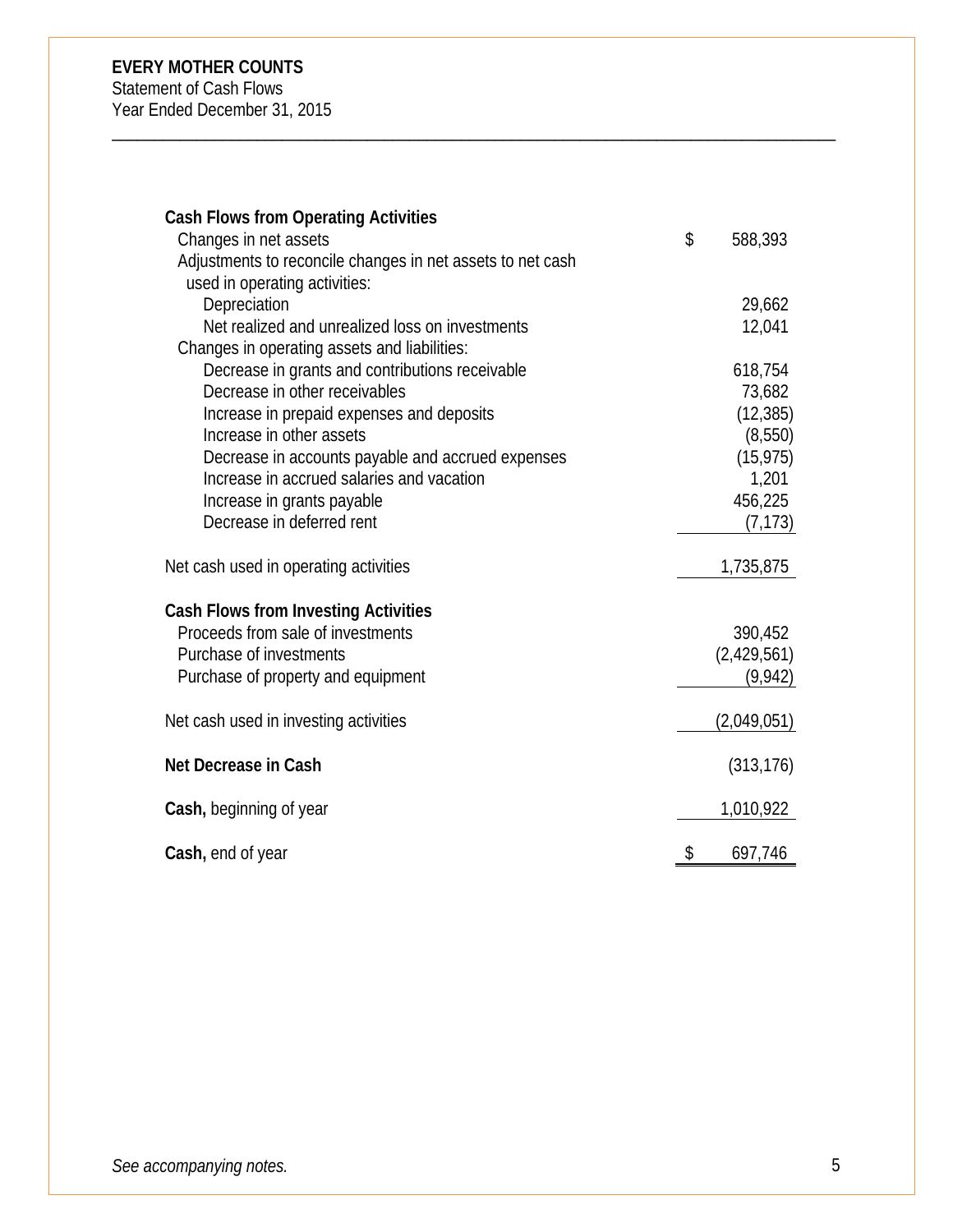#### **1. Nature of Operations**

Every Mother Counts (the Organization) is a non-profit organization dedicated to making pregnancy and childbirth safe for every mother. We inform, engage, and mobilize new audiences to take actions and raise funds that support maternal health programs around the world. The Organization funds its program and supporting services primarily through grants and contributions from corporations, foundations and individuals.

\_\_\_\_\_\_\_\_\_\_\_\_\_\_\_\_\_\_\_\_\_\_\_\_\_\_\_\_\_\_\_\_\_\_\_\_\_\_\_\_\_\_\_\_\_\_\_\_\_\_\_\_\_\_\_\_\_\_\_\_\_\_\_\_\_\_\_\_\_\_\_\_\_\_\_\_\_\_\_\_\_\_\_\_\_

#### **2. Summary of Significant Accounting Policies**

#### Basis of Accounting and Presentation

The accompanying financial statements of the Organization have been prepared on the accrual basis of accounting in accordance with accounting principles generally accepted in the United States of America (GAAP). Consequently, revenue is recognized when earned and expenses are recognized when the obligation is incurred.

#### Grants and Contributions Receivable

Grants and contributions receivable represent amounts due from the Organization's various grantors and contributors. There was no allowance recorded at December 31, 2015 as the entire balances have been deemed by management to be fully collectible within one year. If an amount becomes uncollectible, it is expensed when that determination is made.

#### Investments

Investments are measured at fair value and are composed of money market funds, corporate fixed income, municipal bonds and government securities. Fair value is the price that would be received to sell an asset or paid to transfer a liability in an orderly transaction between market participants at the measurement date. Unrealized gains or losses on investments are determined by the change in fair value at the beginning and end of the reporting period. Net realized and unrealized gains or losses on investments are included in investment income in the accompanying statement of activities. Money market funds held in the investment portfolios are included in investments in the accompanying statement of financial position.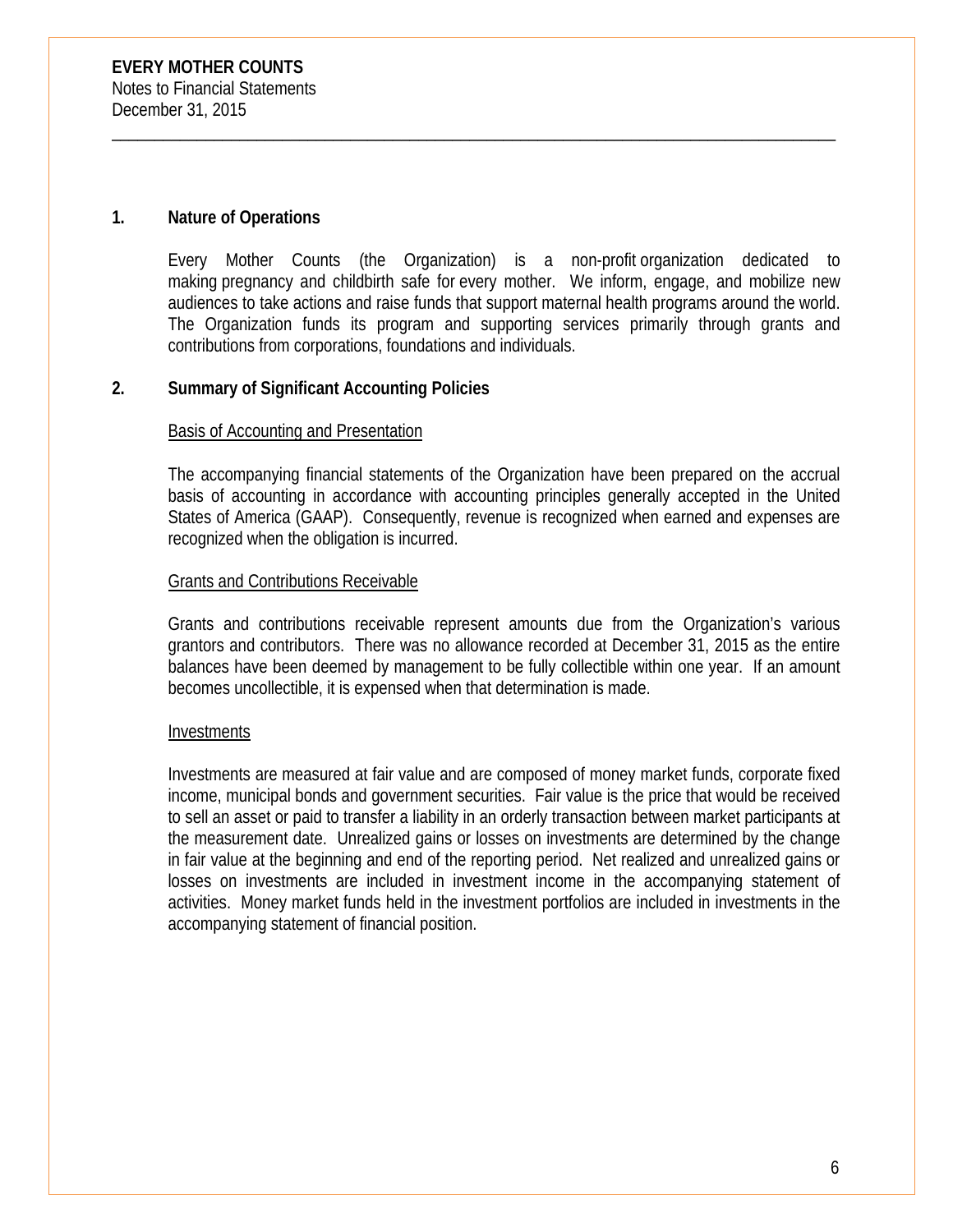# **2. Summary of Significant Accounting Policies (continued)**

#### Property and Equipment

Property and equipment over \$1,000 with a projected useful life exceeding one year are capitalized and recorded at cost. Depreciation is computed using the straight-line method over the estimated useful lives of the related assets. Direct costs incurred during the application stage of the development of the Organization's website are capitalized and amortized over an estimated useful life of three years. Expenditures for minor and routine repairs and maintenance are expensed as incurred. Upon retirement or disposal of assets, the cost and accumulated depreciation are eliminated from the accounts and the resulting gain or loss is included in revenue or expense.

\_\_\_\_\_\_\_\_\_\_\_\_\_\_\_\_\_\_\_\_\_\_\_\_\_\_\_\_\_\_\_\_\_\_\_\_\_\_\_\_\_\_\_\_\_\_\_\_\_\_\_\_\_\_\_\_\_\_\_\_\_\_\_\_\_\_\_\_\_\_\_\_\_\_\_\_\_\_\_\_\_\_\_\_\_

#### Grants Payable

The Organization makes grants under its program services. The Organization records a liability for grants when the commitments have been made. At December 31, 2015, entire balance of grants payable are payable within one year.

#### Classification of Net Assets

- *Unrestricted net assets* represent funds that are not subject to donor-imposed stipulations and are available for support of the Organization's operations.
- *Temporarily restricted net assets* represent funds subject to donor-imposed restrictions that are met either by actions of the Organization or the passage of time. At December 31, 2015, the entire \$1,063,174 balance of temporarily restricted net assets was restricted for the grants-program.

## Revenue Recognition

Unconditional grants and contributions are recognized as revenue when received or promised and are reported as temporarily restricted support if they are received with donor stipulations that limit the use of donated assets. When a donor restriction expires, that is, when a stipulated time restriction ends or purpose restriction is accomplished, temporarily restricted net assets are reclassified to unrestricted net assets and reported in the statement of activities as net assets released from restrictions. Revenue from all other sources is recognized when earned.

#### Donated Goods and Services

Donated goods and services represent the value of donated fundraising event materials and supplies, and accounting services. Donations are recorded based on their fair value at the date of donation and are included in program services, general and administrative, and fundraising expenses in the accompanying statement of activities.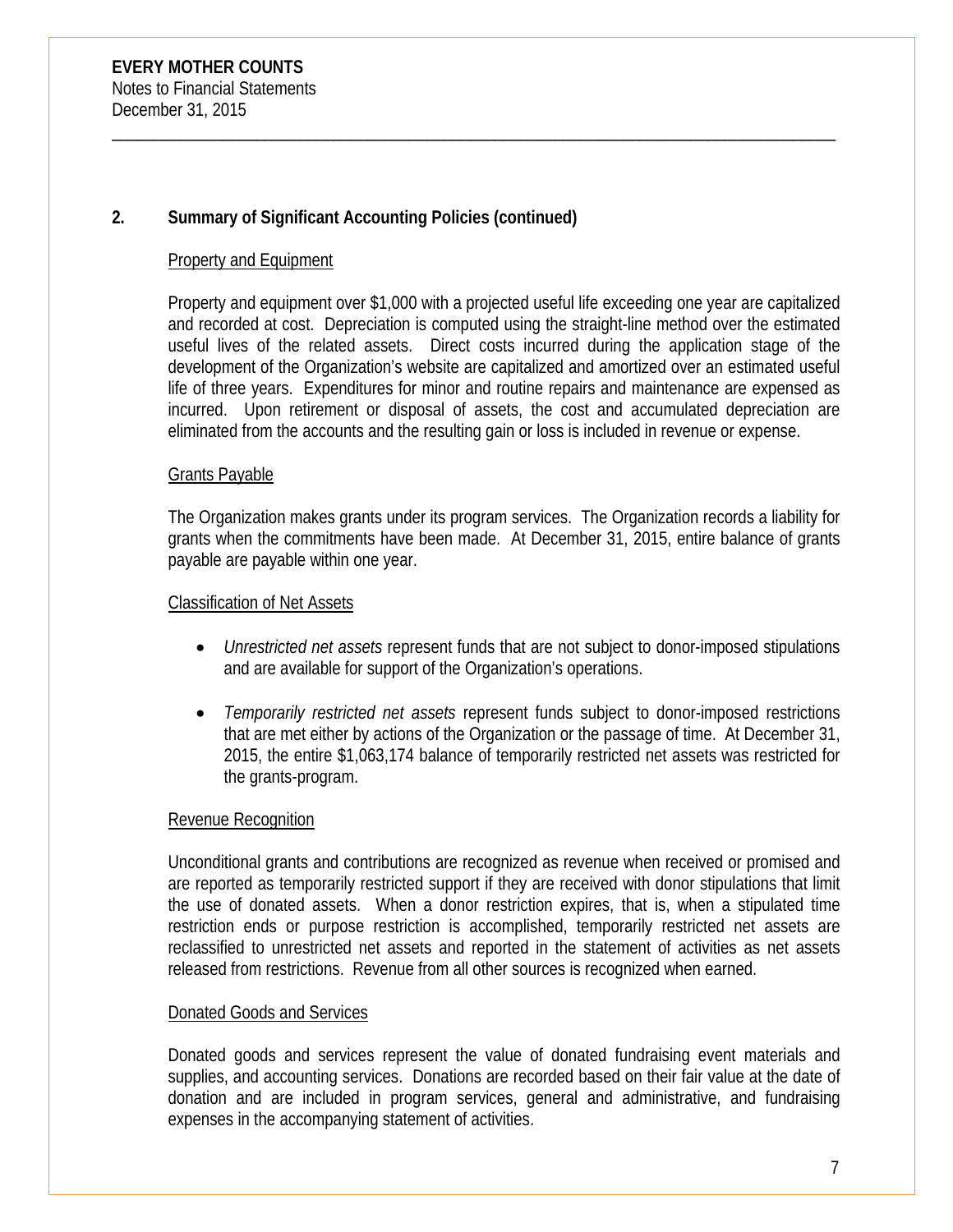## **2. Summary of Significant Accounting Policies (continued)**

#### Functional Allocation of Expenses

The costs of providing various programs and other activities have been summarized on a functional basis in the accompanying statement of activities. Accordingly, certain costs have been allocated among the program and supporting services benefited.

\_\_\_\_\_\_\_\_\_\_\_\_\_\_\_\_\_\_\_\_\_\_\_\_\_\_\_\_\_\_\_\_\_\_\_\_\_\_\_\_\_\_\_\_\_\_\_\_\_\_\_\_\_\_\_\_\_\_\_\_\_\_\_\_\_\_\_\_\_\_\_\_\_\_\_\_\_\_\_\_\_\_\_\_\_

#### Use of Estimates

The preparation of financial statements in conformity with accounting principles generally accepted in the United States of America requires management to make estimates and assumptions that affect the amounts reported in the financial statements and accompanying notes. Actual results could differ from those estimates.

## **3. Concentrations of Credit Risk**

Financial instruments that potentially subject the Organization to significant concentrations of credit risk consist of cash deposits and investments. The Organization maintains cash deposits and investments with various financial institutions that exceed insurable limits under the Federal Deposit Insurance Corporation (FDIC) and the Securities Investor Protection Corporation (SIPC). The Organization has not experienced any losses on its cash deposits and investments to date as it relates to FDIC or SIPC insurance limits. Management periodically assesses the financial condition of the institutions and believes that the risk of any loss is minimal.

In addition, the Organization invests funds in a professionally managed portfolio of marketable securities. Such investments are exposed to market and credit risks. Therefore, the Organization's investments may be subject to significant fluctuations in fair value. As a result, the investment balances reported in the accompanying financial statements may not be reflective of the portfolio's value during subsequent periods.

#### **4. Investments**

Investments consist of the following at December 31, 2015:

| Money market funds     | S. | 449,208   |
|------------------------|----|-----------|
| Corporate fixed income |    | 1,389,678 |
| Government securities  |    | 254,029   |
| Municipal bonds        |    | 233,279   |
|                        |    |           |
| Total investments      |    | 2,326,194 |
|                        |    |           |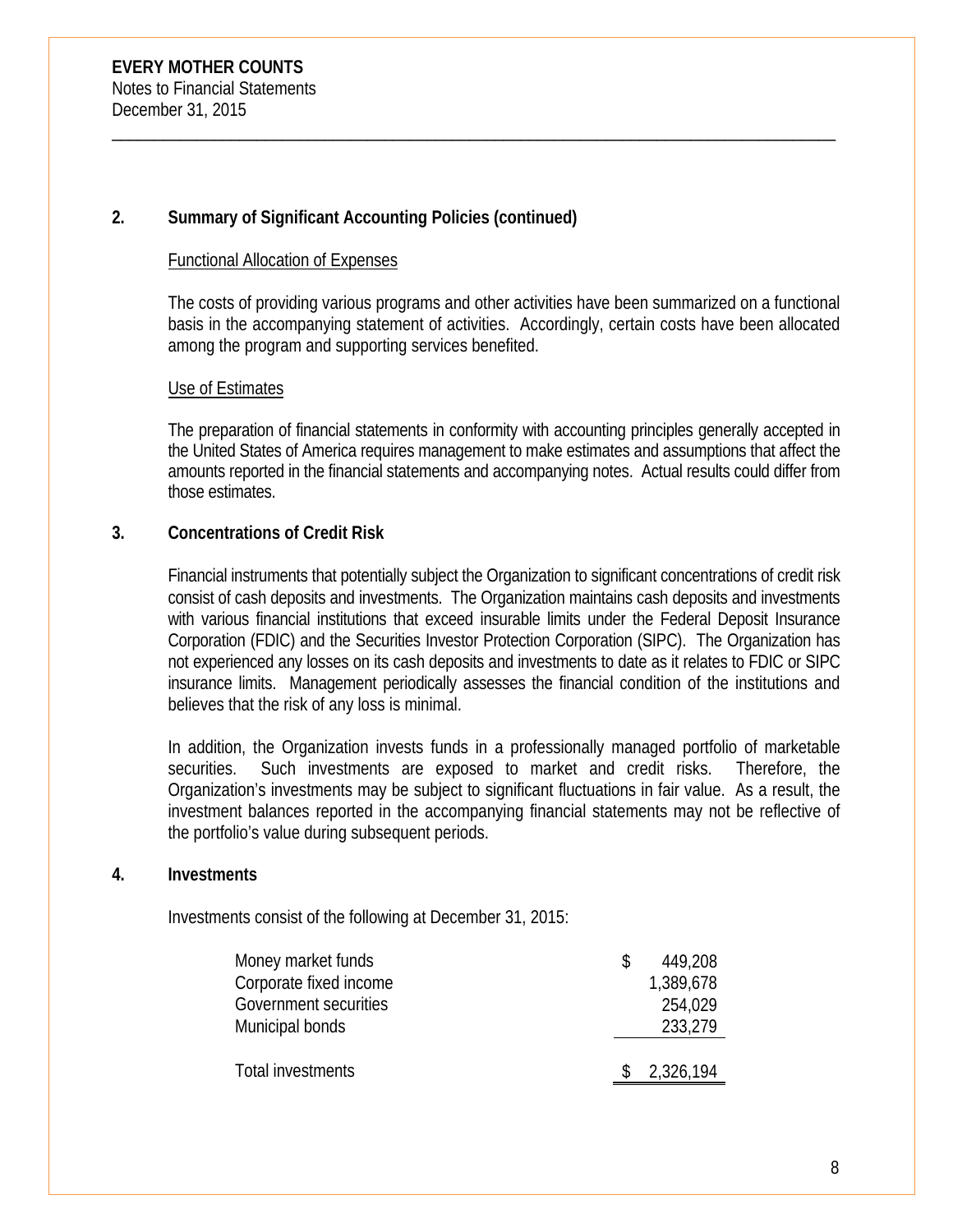#### **4. Investments (continued)**

Investment income consists of the following for the year ended December 31, 2015:

| Interest and dividends<br>Realized gain<br>Unrealized loss | 21,314<br>909<br>(12,950) |
|------------------------------------------------------------|---------------------------|
| Total investment income                                    | 9.273                     |

\_\_\_\_\_\_\_\_\_\_\_\_\_\_\_\_\_\_\_\_\_\_\_\_\_\_\_\_\_\_\_\_\_\_\_\_\_\_\_\_\_\_\_\_\_\_\_\_\_\_\_\_\_\_\_\_\_\_\_\_\_\_\_\_\_\_\_\_\_\_\_\_\_\_\_\_\_\_\_\_\_\_\_\_\_

#### **5. Fair Value Measurements**

The three levels of the fair value hierarchy for recurring fair value measurements are prioritized based on the inputs to valuation techniques used to measure fair value and are as follows:

- Level 1: Inputs to the valuation methodology are unadjusted quoted prices for identical assets or liabilities in active markets that the Organization has the ability to access.
- Level 2: Inputs to the valuation methodology include (1) quoted prices for similar assets or liabilities in active markets; (2) quoted prices for identical or similar assets or liabilities in inactive markets; (3) inputs other than quoted prices that are observable for the asset or liability; and (4) inputs that are derived principally from or corroborated by observable market data by correlation or other means. If the asset or liability has a specified (contractual) term, the level 2 input must be observable for substantially the full term of the asset or liability.
- Level 3: Inputs to the valuation methodology are unobservable and significant to the fair value measurement.

The following is a summary of input levels used to determine fair values, measured on a recurring basis, of investments at December 31, 2015:

|                                                                                          | Level 1 |                                            | Total                                            |
|------------------------------------------------------------------------------------------|---------|--------------------------------------------|--------------------------------------------------|
| Money market funds<br>Corporate fixed income<br>Government securities<br>Municipal bonds | \$      | 449,208<br>1,389,678<br>254,029<br>233,279 | \$<br>449,208<br>1,389,678<br>254,029<br>233,279 |
| Total investments                                                                        |         | 2,326,194                                  | 2,326,194                                        |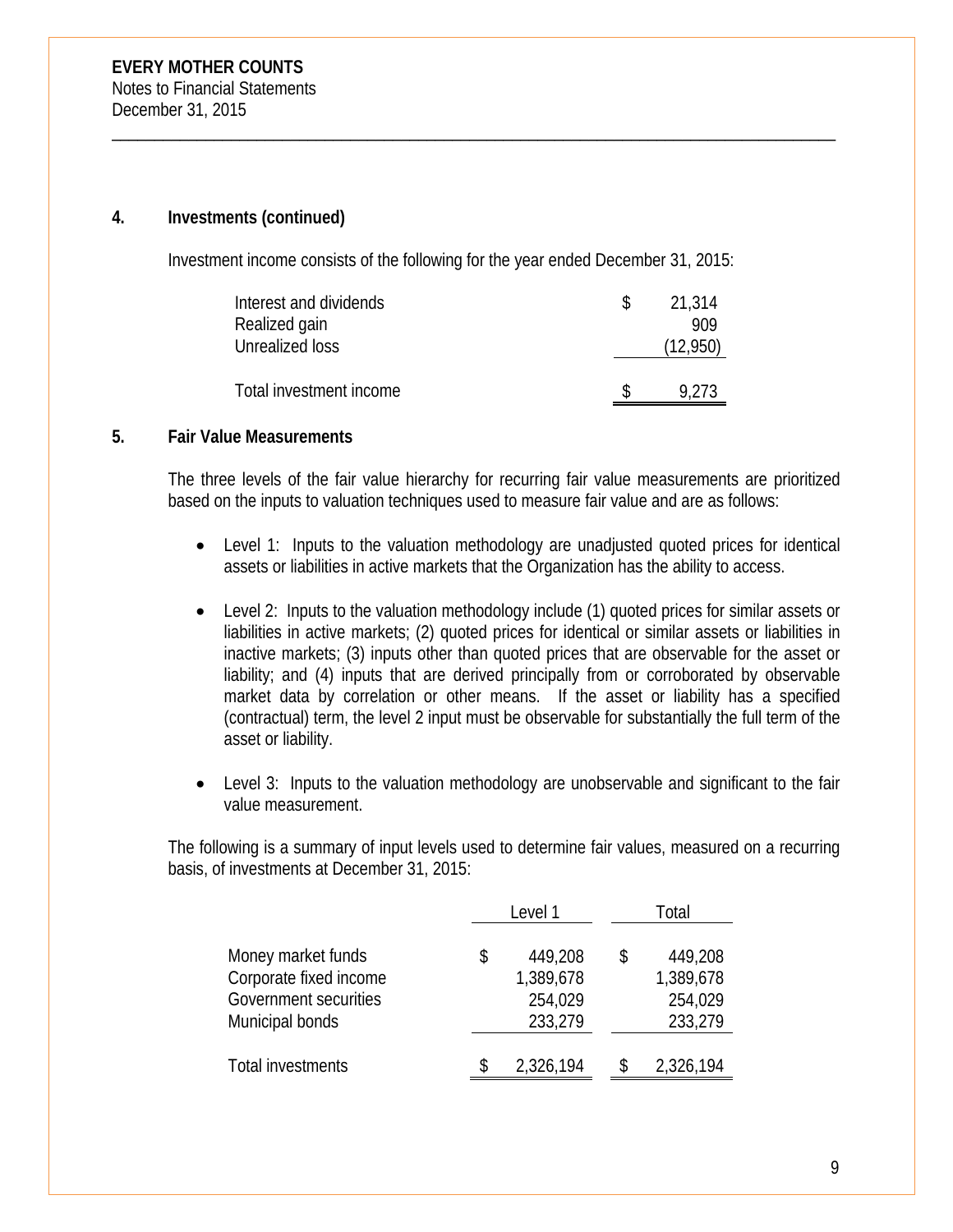## **6. Property and Equipment**

The Organization carried the following property and equipment at December 31, 2015:

\_\_\_\_\_\_\_\_\_\_\_\_\_\_\_\_\_\_\_\_\_\_\_\_\_\_\_\_\_\_\_\_\_\_\_\_\_\_\_\_\_\_\_\_\_\_\_\_\_\_\_\_\_\_\_\_\_\_\_\_\_\_\_\_\_\_\_\_\_\_\_\_\_\_\_\_\_\_\_\_\_\_\_\_\_

| Website<br>Furniture and equipment<br>Software                 | \$<br>86,301<br>28,764<br>2,340 |
|----------------------------------------------------------------|---------------------------------|
| Total property and equipment<br>Less: accumulated depreciation | 117,405<br>(89, 259)            |
| Property and equipment, net                                    | 28,146                          |

## **7. Operating Leases**

In November 2013, the Organization entered into a non-cancellable lease agreement for office space for a term from December 2013 through November 2016. The lease calls for abatement of one-half of the monthly base rent for four months after the first month of the lease. Rent expense was \$125,026 for the year ended December 31, 2015. At December 31, 2015, future minimum lease payments for these leases are \$120,626 for the year ending December 31, 2016 and in aggregate.

## **8. Donated Goods and Services**

The Organization records all donated goods and services at fair value at the date of donation. The Organization received \$104,668 of donated fundraising event promotional materials and supplies and \$4,800 of donated accounting services during the year ended December 31, 2015.

## **9. Related Party Transactions**

The Organization received a corporate grant from entities whose officers are board members with the Organization. The amount of such grant was \$100,000 for the year ended December 31, 2015.

## **10. Retirement Plan**

The Organization established a 401(k) plan effective January 1, 2013. The plan is available to all employees who meet certain age and length of service requirements. Subject to certain limitations, participants may elect to make pre-tax contributions up to the maximum permitted by law. In addition, the Organization makes contributions 100% on the first 3% of each employee's eligible earnings that the employee defers as an elective deferral and an additional 50% on the next 2% of each employee's eligible earnings that the employee defers as an elective deferral. The Organization contributed \$20,832 to the plan for the year ended December 31, 2015.